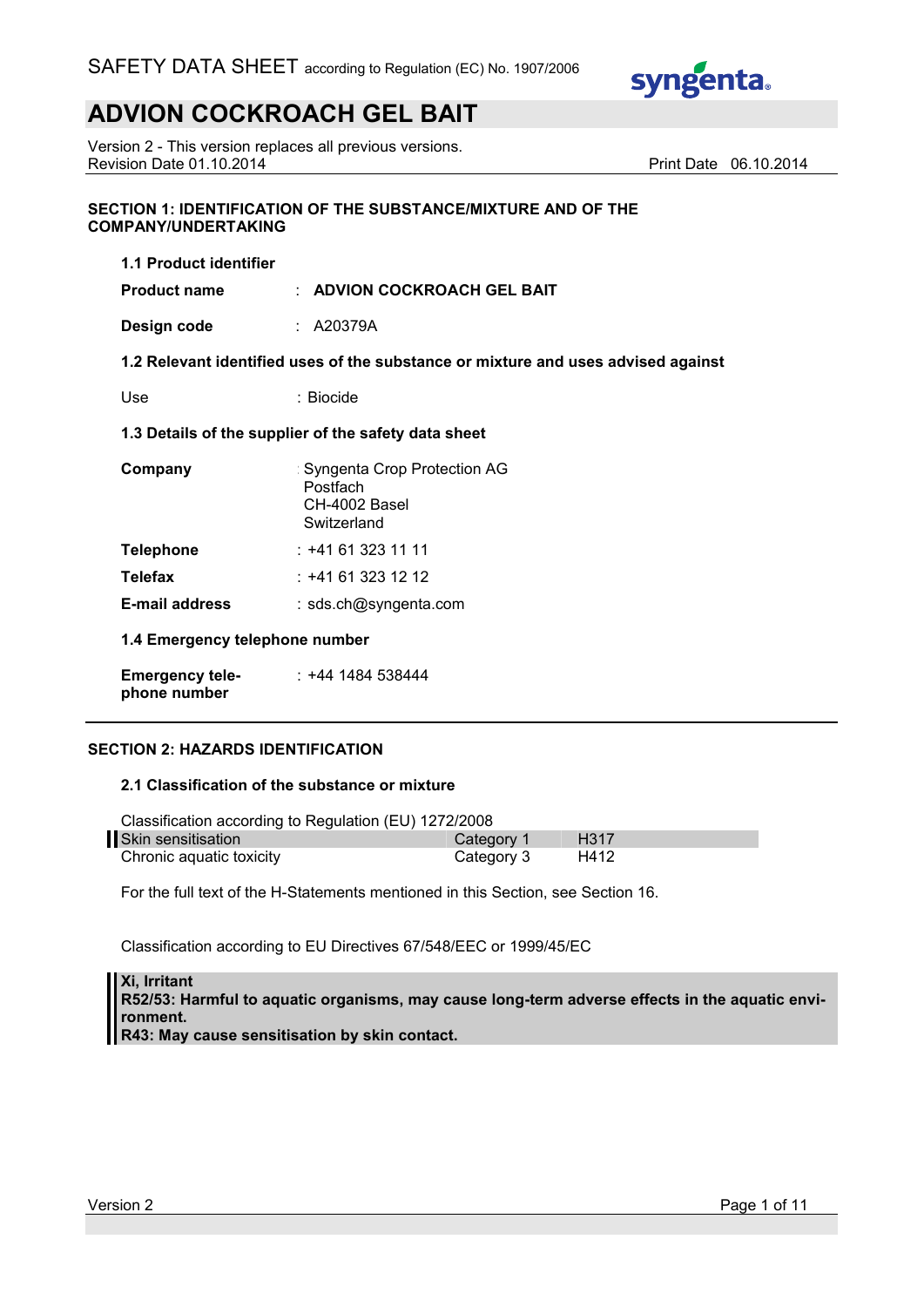

Version 2 - This version replaces all previous versions. Revision Date 01.10.2014 **Print Date 06.10.2014** 

# **2.2 Label elements**

Labelling: Regulation (EC) No. 1272/2008

Hazard pictograms



| <b>Signal word</b>              | ÷ | Warning                                                                                       |                                                                                                                                                                                                                                                                                        |
|---------------------------------|---|-----------------------------------------------------------------------------------------------|----------------------------------------------------------------------------------------------------------------------------------------------------------------------------------------------------------------------------------------------------------------------------------------|
| <b>Hazard statements</b>        |   | <b>H317</b><br>H412                                                                           | May cause an allergic skin reaction.<br>Harmful to aquatic life with long lasting effects.                                                                                                                                                                                             |
| <b>Precautionary statements</b> |   | P <sub>102</sub><br>P <sub>273</sub><br>P <sub>280</sub><br>$P302 + P352$<br>P <sub>501</sub> | Keep out of reach of children.<br>Avoid release to the environment.<br>Wear protective gloves/ protective clothing/ eye pro-<br>tection/ face protection.<br>IF ON SKIN: Wash with plenty of soap and water.<br>Dispose of contents/ container to an approved waste<br>disposal plant. |

Hazardous components which must be listed on the label:

• indoxacarb

Labelling: EU Directives 67/548/EEC or 1999/45/EC

Symbol(s)

| $\sim$ ,,,, $\sim$ ,,,,,,, |  |  |
|----------------------------|--|--|
|                            |  |  |
|                            |  |  |
| <b>Irritant</b>            |  |  |

| R-phrase(s) | R52/53<br>R43                                                                       | Harmful to aquatic organisms, may cause long-term<br>adverse effects in the aquatic environment.<br>May cause sensitisation by skin contact.                                                                                                                                                                                         |
|-------------|-------------------------------------------------------------------------------------|--------------------------------------------------------------------------------------------------------------------------------------------------------------------------------------------------------------------------------------------------------------------------------------------------------------------------------------|
|             |                                                                                     |                                                                                                                                                                                                                                                                                                                                      |
| S-phrase(s) | $:$ S2<br>S <sub>13</sub><br>S20/21<br>S <sub>35</sub><br>S36/37<br>S <sub>57</sub> | Keep out of the reach of children.<br>Keep away from food, drink and animal feedingstuffs.<br>When using do not eat, drink or smoke.<br>This material and its container must be disposed of in<br>a safe way.<br>Wear suitable protective clothing and gloves.<br>Use appropriate container to avoid environmental<br>contamination. |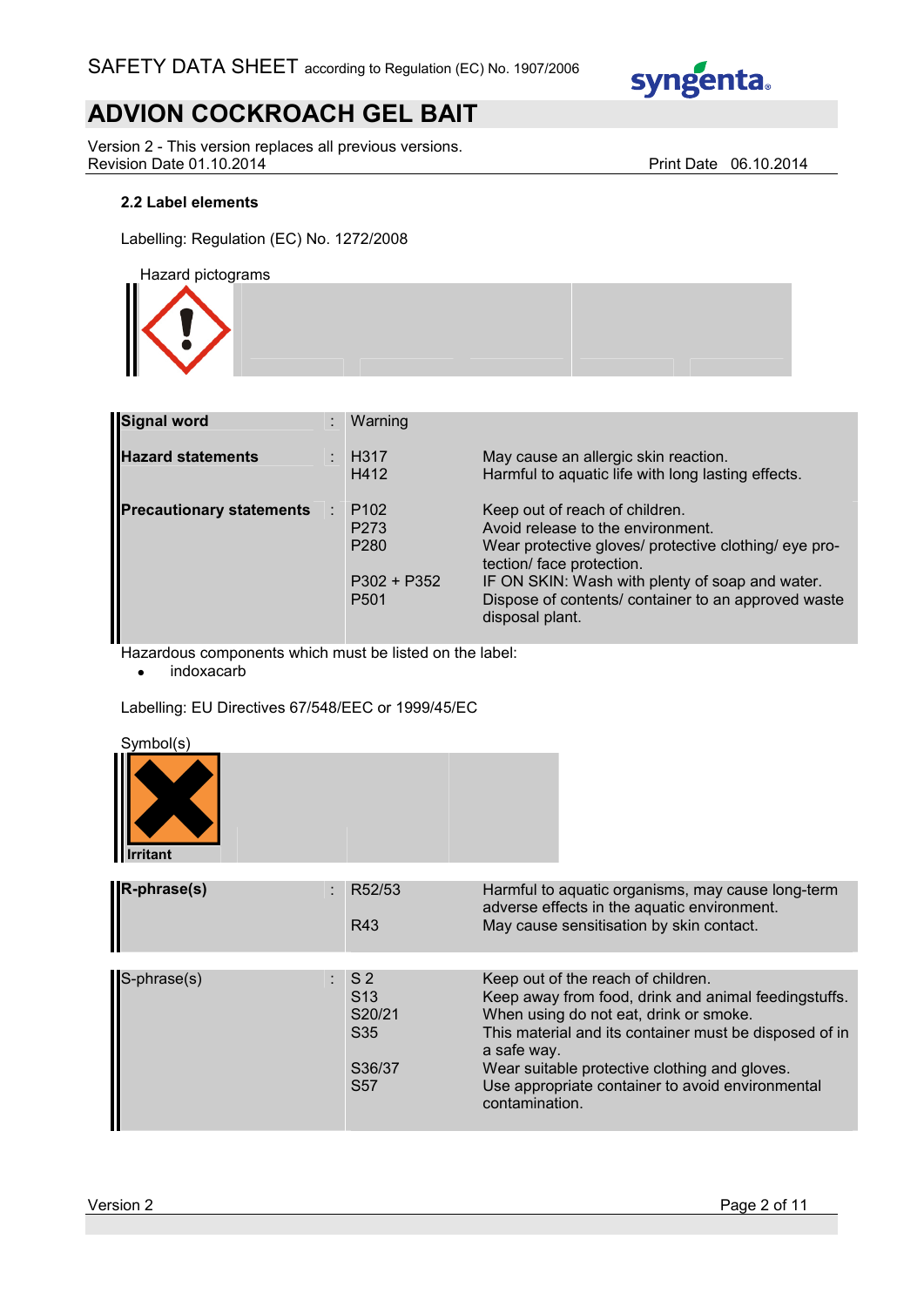

Version 2 - This version replaces all previous versions. Revision Date 01.10.2014 **Print Date 06.10.2014** Print Date 06.10.2014

# **2.3 Other hazards**

This mixture contains no substance considered to be persistent, bioaccumulating and toxic (PBT).

This mixture contains no substance considered to be very persistent and very bioaccumulating (vPvB).

# **SECTION 3: COMPOSITION/INFORMATION ON INGREDIENTS**

### **3.2 Mixtures**

## **Hazardous components**

| <b>Chemical Name</b> | CAS-No.<br>EC-No.<br><b>Registration num-</b><br>ber | <b>Classification</b><br>(67/548/EEC)                                 | <b>Classification</b><br>(REGULATION (EC) No<br>1272/2008)                                                                       | Concentration |
|----------------------|------------------------------------------------------|-----------------------------------------------------------------------|----------------------------------------------------------------------------------------------------------------------------------|---------------|
| indoxacarb           | 173584-44-6                                          | T.NN<br>R <sub>20</sub><br>R <sub>25</sub><br>R43<br>R48/25<br>R50/53 | Acute Tox.3; H301<br>Skin Sens.1B; H317<br>Acute Tox.4; H332<br>STOT RE1: H372<br>Aquatic Acute1; H400<br>Aquatic Chronic1; H410 | $0.6 %$ W/W   |

Substances for which there are Community workplace exposure limits. For the full text of the R-phrases mentioned in this Section, see Section 16. For the full text of the H-Statements mentioned in this Section, see Section 16.

# **SECTION 4: FIRST AID MEASURES**

### **4.1 Description of first aid measures**

| <b>General advice</b> | : Have the product container, label or Material Safety Data Sheet with you<br>when calling the Syngenta emergency number, a poison control center or<br>physician, or going for treatment.                         |
|-----------------------|--------------------------------------------------------------------------------------------------------------------------------------------------------------------------------------------------------------------|
| <b>Inhalation</b>     | $\therefore$ Move the victim to fresh air.<br>If breathing is irregular or stopped, administer artificial respiration.<br>Keep patient warm and at rest.<br>Call a physician or poison control centre immediately. |
| <b>Skin contact</b>   | : Take off all contaminated clothing immediately.<br>Wash off immediately with plenty of water.<br>If skin irritation persists, call a physician.<br>Wash contaminated clothing before re-use.                     |
| Eye contact           | : Rinse immediately with plenty of water, also under the eyelids, for at least<br>15 minutes.<br>Remove contact lenses.<br>Immediate medical attention is required.                                                |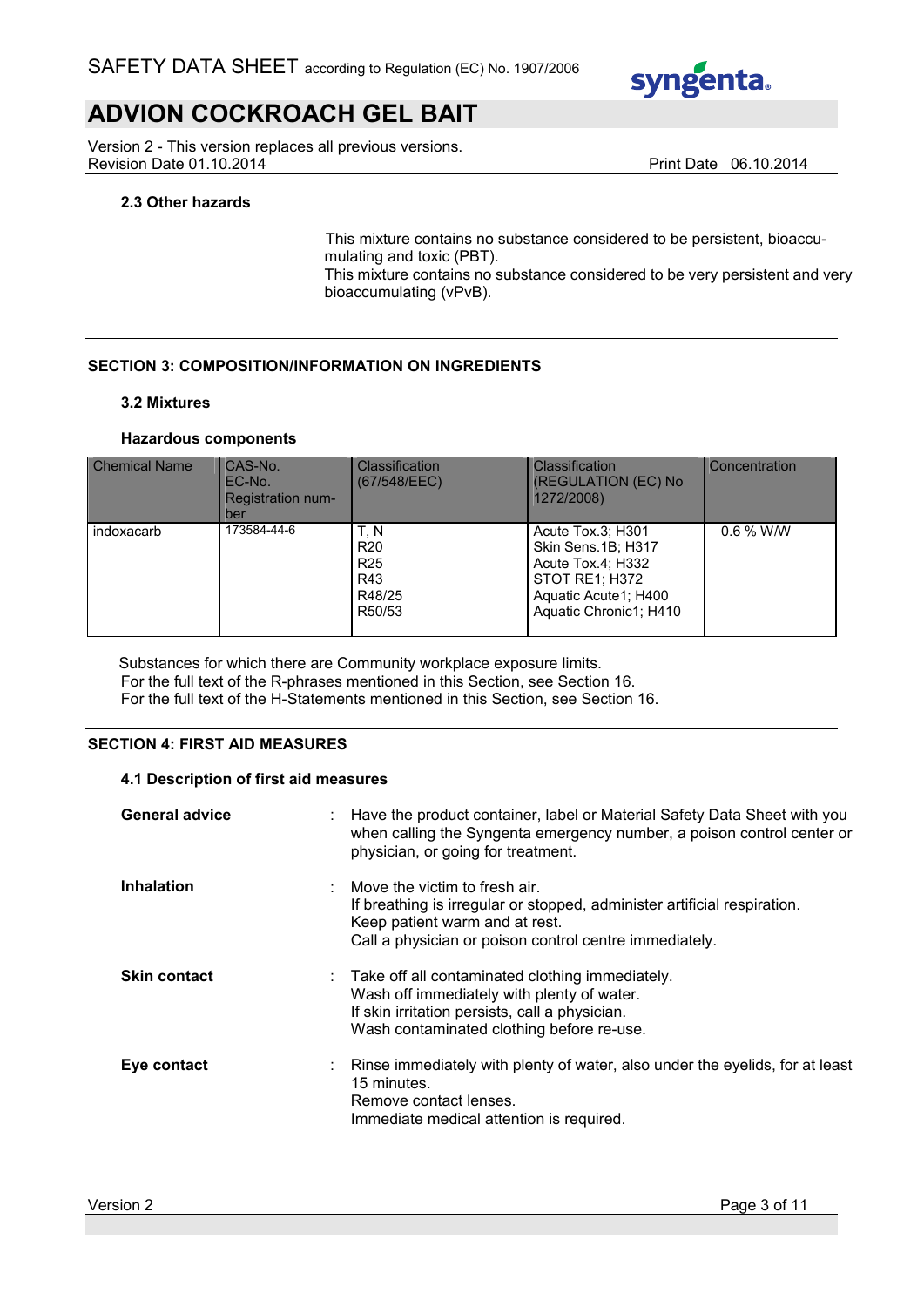

Version 2 - This version replaces all previous versions. Revision Date 01.10.2014 **Print Date 06.10.2014** Print Date 06.10.2014

| Ingestion             | If swallowed, seek medical advice immediately and show this container or<br>label.<br>Do NOT induce vomiting. |
|-----------------------|---------------------------------------------------------------------------------------------------------------|
|                       | 4.2 Most important symptoms and effects, both acute and delayed                                               |
| <b>Symptoms</b>       | : No information available.                                                                                   |
|                       | 4.3 Indication of any immediate medical attention and special treatment needed                                |
| <b>Medical advice</b> | : There is no specific antidote available.<br>Treat symptomatically.                                          |

# **SECTION 5: FIREFIGHTING MEASURES**

|  | 5.1 Extinguishing media |  |
|--|-------------------------|--|

Extinguishing media - small fires Use water spray, alcohol-resistant foam, dry chemical or carbon dioxide. Extinguishing media - large fires Alcohol-resistant foam or Water spray

Do not use a solid water stream as it may scatter and spread fire.

# **5.2 Special hazards arising from the substance or mixture**

As the product contains combustible organic components, fire will produce dense black smoke containing hazardous products of combustion (see section 10). Exposure to decomposition products may be a hazard to health.

### **5.3 Advice for firefighters**

Wear full protective clothing and self-contained breathing apparatus.

Do not allow run-off from fire fighting to enter drains or water courses. Cool closed containers exposed to fire with water spray.

## **SECTION 6: ACCIDENTAL RELEASE MEASURES**

### **6.1 Personal precautions, protective equipment and emergency procedures**

Refer to protective measures listed in sections 7 and 8. Avoid dust formation.

### **6.2 Environmental precautions**

Do not flush into surface water or sanitary sewer system.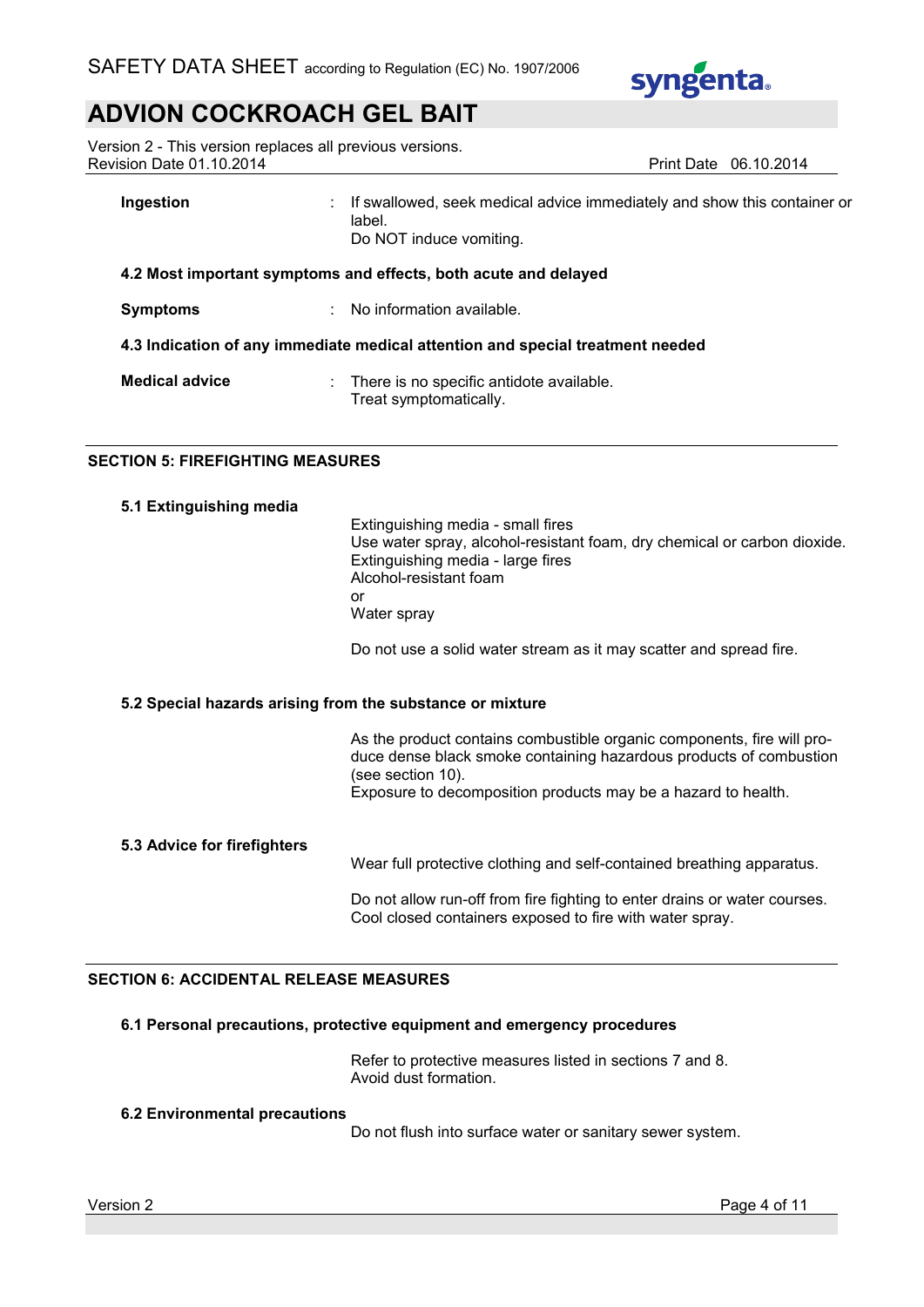

Version 2 - This version replaces all previous versions. Revision Date 01.10.2014 **Print Date 06.10.2014** Print Date 06.10.2014

## **6.3 Methods and materials for containment and cleaning up**

Contain spillage, pick up with an electrically protected vacuum cleaner or by wet-brushing and transfer to a container for disposal according to local regulations (see section 13).

Do not create a powder cloud by using a brush or compressed air. Clean contaminated surface thoroughly.

If the product contaminates rivers and lakes or drains inform respective authorities.

### **6.4 Reference to other sections**

Refer to protective measures listed in sections 7 and 8. Refer to disposal considerations listed in section 13.

### **SECTION 7: HANDLING AND STORAGE**

### **7.1 Precautions for safe handling**

No special protective measures against fire required. Avoid contact with skin and eyes. When using do not eat, drink or smoke. For personal protection see section 8.

#### **7.2 Conditions for safe storage, including any incompatibilities**

No special storage conditions required. Keep containers tightly closed in a dry, cool and well-ventilated place. Keep out of the reach of children. Keep away from food, drink and animal feedingstuffs.

### **7.3 Specific end use(s)**

Registered Crop Protection products:For proper and safe use of this product, please refer to the approval conditions laid down on the product label.

# **SECTION 8: EXPOSURE CONTROLS/PERSONAL PROTECTION**

#### **8.1 Control parameters**

The following recommendations for exposure controls/personal protection are intended for the manufacture, formulation and packaging of the product.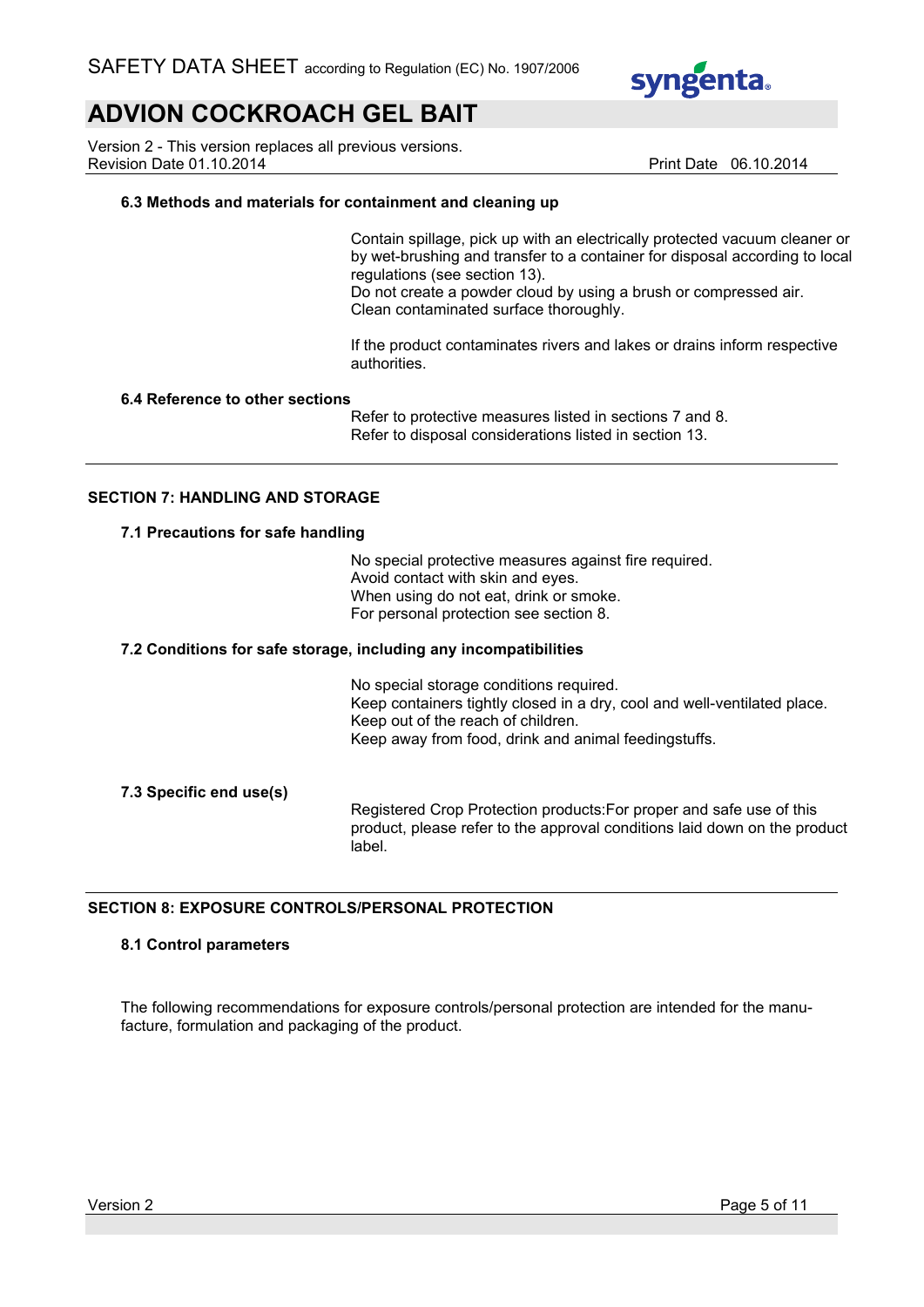

Version 2 - This version replaces all previous versions. Revision Date 01.10.2014 **Print Date 06.10.2014** 

## **8.2 Exposure controls**

| <b>Engineering measures</b>   |   | Containment and/or segregation is the most reliable technical protection<br>measure if exposure cannot be eliminated.<br>The extent of these protection measures depends on the actual risks in<br>use.<br>If airborne dust is generated, use local exhaust ventilation controls.<br>Assess exposure and use any additional measures to keep airborne<br>levels below any relevant exposure limit.<br>Where necessary, seek additional occupational hygiene advice. |
|-------------------------------|---|---------------------------------------------------------------------------------------------------------------------------------------------------------------------------------------------------------------------------------------------------------------------------------------------------------------------------------------------------------------------------------------------------------------------------------------------------------------------|
| <b>Protective measures</b>    |   | The use of technical measures should always have priority over the use of<br>personal protective equipment.<br>When selecting personal protective equipment, seek appropriate profes-<br>sional advice.<br>Personal protective equipment should be certified to appropriate stand-<br>ards.                                                                                                                                                                         |
| <b>Respiratory protection</b> |   | No personal respiratory protective equipment normally required.<br>A particulate filter respirator may be necessary until effective technical<br>measures are installed.                                                                                                                                                                                                                                                                                            |
| <b>Hand protection</b>        |   | Chemical resistant gloves are not usually required.<br>Select gloves based on the physical job requirements.                                                                                                                                                                                                                                                                                                                                                        |
| Eye protection                |   | Eye protection is not usually required.<br>Follow any site specific eye protection policies.                                                                                                                                                                                                                                                                                                                                                                        |
| Skin and body protection      | ÷ | No special protective equipment required.<br>Select skin and body protection based on the physical job requirements.                                                                                                                                                                                                                                                                                                                                                |

# **SECTION 9: PHYSICAL AND CHEMICAL PROPERTIES**

# **9.1 Information on basic physical and chemical properties**

| <b>Physical state</b>               | solid                 |
|-------------------------------------|-----------------------|
| Form                                | No data available     |
| Colour                              | light brown           |
| Odour                               | weak                  |
| <b>Odour Threshold</b>              | No data available     |
| рH                                  | No data available     |
| <b>Melting point/range</b>          | No data available     |
| Boiling point/boiling range         | :   No data available |
| <b>Flash point</b>                  | $>$ 100 °C            |
|                                     | No data available     |
| <b>Evaporation rate</b>             |                       |
| Flammability (solid, gas)           | No data available     |
| <b>Lower explosion limit</b>        | No data available     |
| <b>Upper explosion limit</b>        | No data available     |
| Vapour pressure                     | No data available     |
| <b>Relative vapour density</b>      | No data available     |
| Density                             | No data available     |
| <b>Solubility in other solvents</b> | No data available     |
| <b>Partition coefficient:</b>       | No data available     |
| n-octanol/water                     |                       |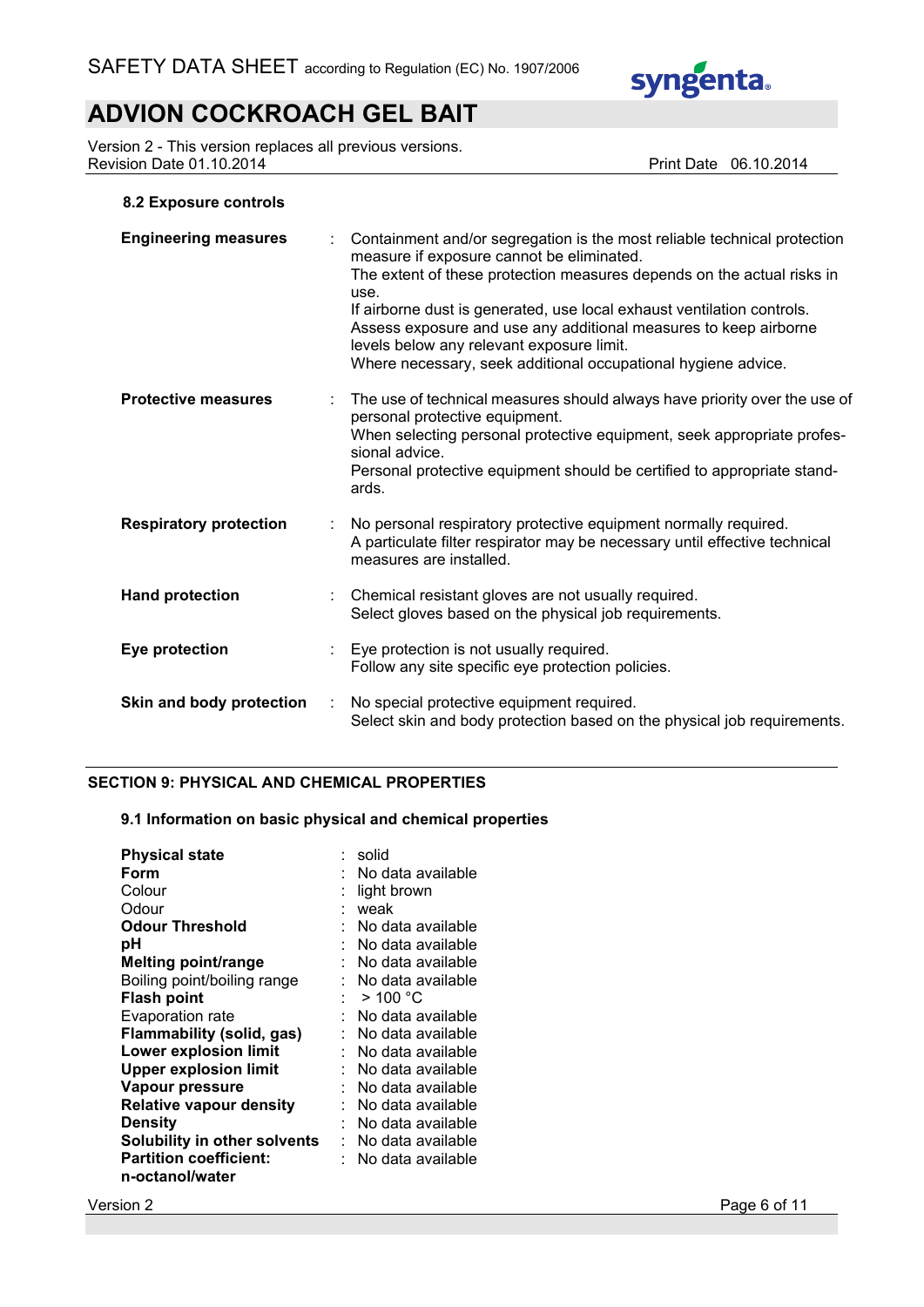

Version 2 - This version replaces all previous versions. Revision Date 01.10.2014 **Print Date 06.10.2014** 

| Auto-ignition temperature<br><b>Thermal decomposition</b><br>Viscosity, dynamic<br><b>Viscosity, kinematic</b><br><b>Explosive properties</b><br><b>Oxidizing properties</b> | No data available<br>: No data available<br>: No data available<br>: No data available<br>: No data available<br>: No data available |  |  |
|------------------------------------------------------------------------------------------------------------------------------------------------------------------------------|--------------------------------------------------------------------------------------------------------------------------------------|--|--|
| 9.2 Other information                                                                                                                                                        | : No data available                                                                                                                  |  |  |
| <b>SECTION 10: STABILITY AND REACTIVITY</b>                                                                                                                                  |                                                                                                                                      |  |  |
| 10.1 Reactivity                                                                                                                                                              | See section 10.3 "Possibility of hazardous reactions".                                                                               |  |  |
| <b>10.2 Chemical stability</b>                                                                                                                                               | The product is stable when used in normal conditions                                                                                 |  |  |
| 10.3 Possibility of hazardous reactions                                                                                                                                      |                                                                                                                                      |  |  |
|                                                                                                                                                                              | No hazardous reactions by normal handling and storage according to<br>provisions.                                                    |  |  |
| 10.4 Conditions to avoid                                                                                                                                                     | No decomposition if used as directed.                                                                                                |  |  |
| 10.5 Incompatible materials                                                                                                                                                  | No substances are known which lead to the formation of hazardous<br>substances or thermal reactions.                                 |  |  |
| 10.6 Hazardous decomposition products                                                                                                                                        |                                                                                                                                      |  |  |

Combustion or thermal decomposition will evolve toxic and irritant vapors.

# **SECTION 11: TOXICOLOGICAL INFORMATION**

# **11.1 Information on toxicological effects**

**Acute oral toxicity** : LD50 Rat, > 5,000 mg/kg

| Acute inhalation toxicity            |                                            |
|--------------------------------------|--------------------------------------------|
|                                      | indoxacarb : $LC50$ Rat, $> 5.5$ mg/l, 4 h |
| <b>Acute dermal toxicity</b>         | : LD50 Rat, $> 5,000$ mg/kg                |
| <b>Skin corrosion/irritation</b>     | : Rabbit: Non-irritating                   |
| Serious eye damage/eye<br>irritation | : Rabbit: Non-irritating                   |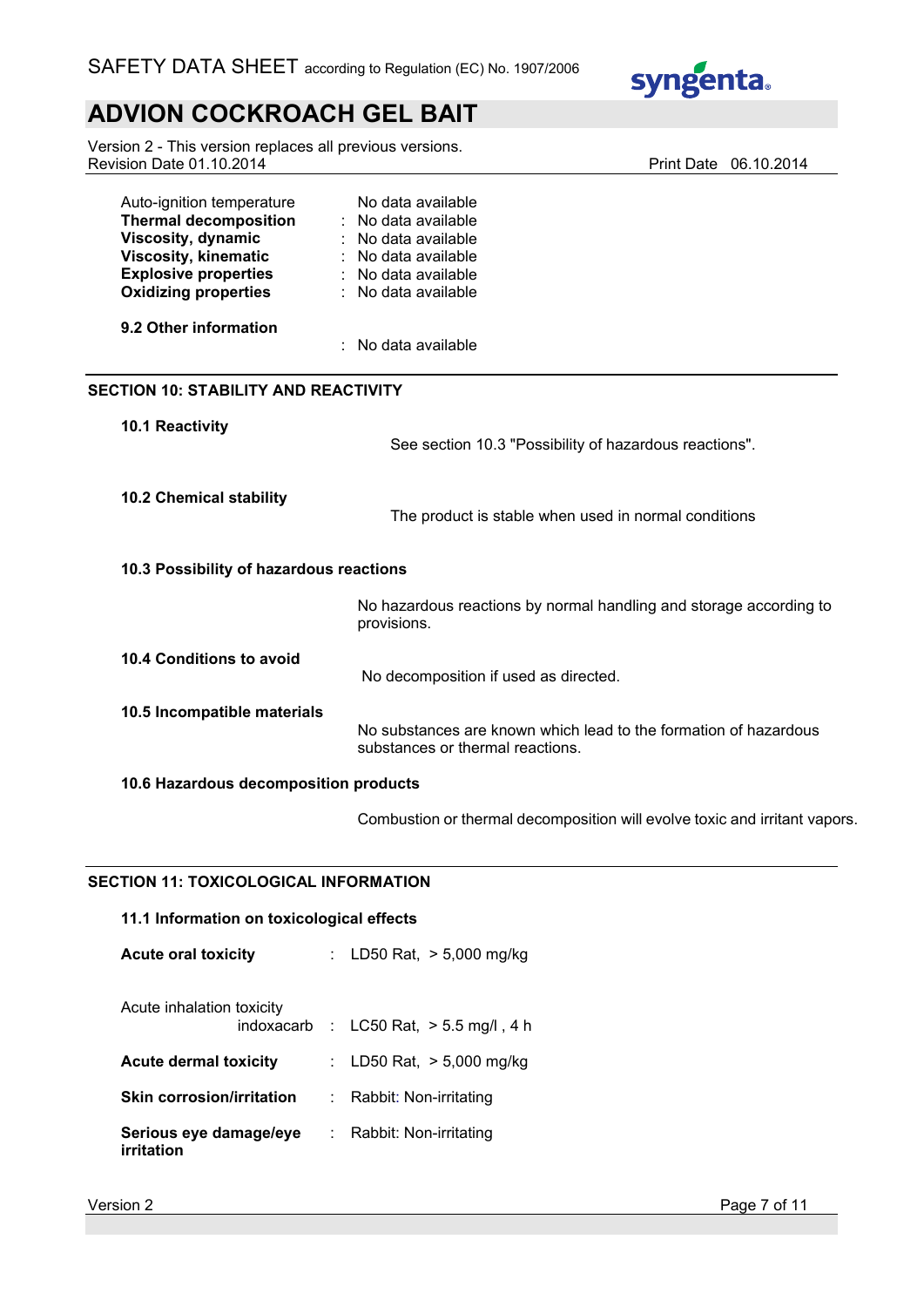

Version 2 - This version replaces all previous versions. Revision Date 01.10.2014 **Print Date 06.10.2014** 

| <b>Respiratory or skin sensi-</b> : Guinea pig: A skin sensitizer<br><b>I</b> tisation |                                                                                  |
|----------------------------------------------------------------------------------------|----------------------------------------------------------------------------------|
| Germ cell mutagenicity                                                                 | indoxacarb : Did not show mutagenic effects in animal experiments.               |
| Carcinogenicity                                                                        | indoxacarb : Did not show carcinogenic effects in animal experiments.            |
| Teratogenicity<br>indoxacarb :                                                         | Experiments have shown reproductive toxicity effects on laboratory ani-<br>mals. |
| Reproductive toxicity<br>indoxacarb :                                                  | Experiments have shown reproductive toxicity effects on laboratory ani-<br>mals. |

# **SECTION 12: ECOLOGICAL INFORMATION**

# **12.1 Toxicity**

| Toxicity to fish                   |              |  | indoxacarb : LC50 Oncorhynchus mykiss (rainbow trout), 0.65 mg/l, 96 h |  |
|------------------------------------|--------------|--|------------------------------------------------------------------------|--|
|                                    |              |  | NOEC Oncorhynchus mykiss (rainbow trout), 0.15 mg/l, 90 d              |  |
| Toxicity to aquatic invertebrates  | indoxacarb : |  | EC50 Daphnia magna (Water flea), 0.6 mg/l, 48 h                        |  |
|                                    |              |  | NOEC Daphnia magna (Water flea), 0.09 mg/l, 21 d                       |  |
| Toxicity to aquatic plants         |              |  | indoxacarb : EC50 Lemna gibba (duckweed), > 84.3 mg/l, 14 d            |  |
| 12.2 Persistence and degradability |              |  |                                                                        |  |
| Biodegradability                   |              |  | indoxacarb : Not readily biodegradable.                                |  |
| 12.3 Bioaccumulative potential     |              |  |                                                                        |  |
|                                    |              |  | indoxacarb : Lepomis macrochirus (Bluegill sunfish), 21 d950.3         |  |
| 12.4 Mobility in soil              |              |  |                                                                        |  |
|                                    |              |  | indoxacarb : No data available                                         |  |
|                                    |              |  |                                                                        |  |

# **12.5 Results of PBT and vPvB assessment**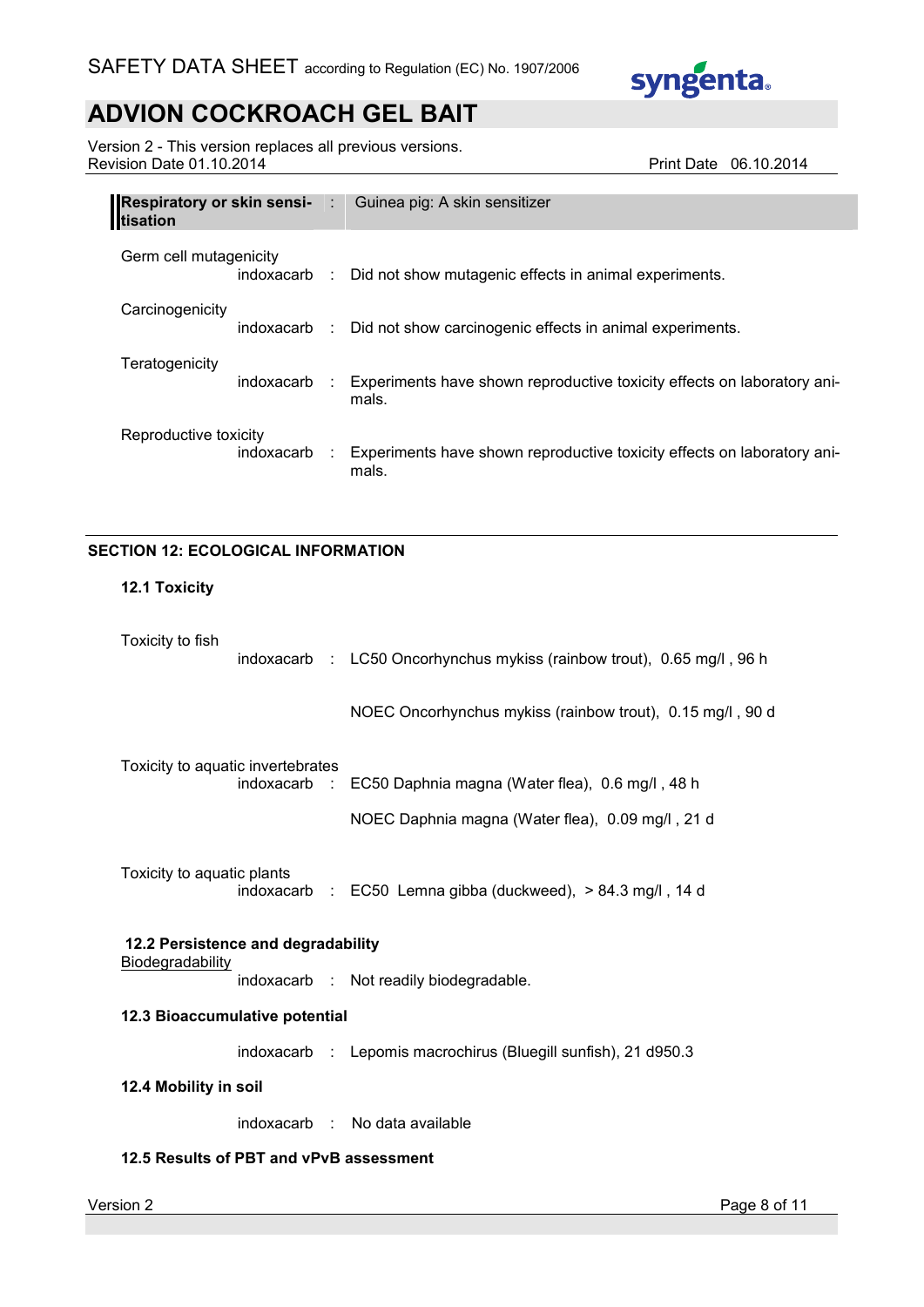

Version 2 - This version replaces all previous versions. Revision Date 01.10.2014 **Print Date 06.10.2014** Print Date 06.10.2014

: This mixture contains no substance considered to be persistent, bioaccumulating and toxic (PBT). This mixture contains no substance considered to be very persistent and very bioaccumulating (vPvB).

### **12.6 Other adverse effects**

None known.

## **SECTION 13: DISPOSAL CONSIDERATIONS**

### **13.1 Waste treatment methods**

| <b>Product</b>                |   | Do not contaminate ponds, waterways or ditches with chemical or used<br>container.<br>Do not dispose of waste into sewer.<br>Where possible recycling is preferred to disposal or incineration.<br>If recycling is not practicable, dispose of in compliance with local regula-<br>tions. |
|-------------------------------|---|-------------------------------------------------------------------------------------------------------------------------------------------------------------------------------------------------------------------------------------------------------------------------------------------|
| <b>Contaminated packaging</b> | ÷ | Empty remaining contents.<br>Triple rinse containers.<br>Empty containers should be taken to an approved waste handling site for<br>recycling or disposal.<br>Do not re-use empty containers.                                                                                             |

# **SECTION 14: TRANSPORT INFORMATION**

# **Land transport** (ADR/RID)

|                                                                                                                                           | Not dangerous goods                                                                    |
|-------------------------------------------------------------------------------------------------------------------------------------------|----------------------------------------------------------------------------------------|
| 14.1 UN number:<br>14.2 UN proper shipping name:<br>14.3 Transport hazard class(es):<br>14.4 Packing group:<br>14.5 Environmental hazards | Not applicable<br>Not applicable<br>Not applicable<br>Not applicable<br>Not applicable |
| Sea transport(IMDG)                                                                                                                       |                                                                                        |
|                                                                                                                                           | Not dangerous goods                                                                    |
| 14.1 UN number:<br>14.2 UN proper shipping name:<br>14.3 Transport hazard class(es):<br>14.4 Packing group:<br>14.5 Environmental hazards | Not applicable<br>Not applicable<br>Not applicable<br>Not applicable<br>Not applicable |
| <b>Air transport (IATA-DGR)</b>                                                                                                           |                                                                                        |

Not dangerous goods

**14.1 UN number:** Not applicable<br>**14.2 UN proper shipping name:** Not applicable **14.2 UN proper shipping name: 14.3 Transport hazard class(es):** Not applicable<br>**14.4 Packing group:** Not applicable **14.4 Packing group:**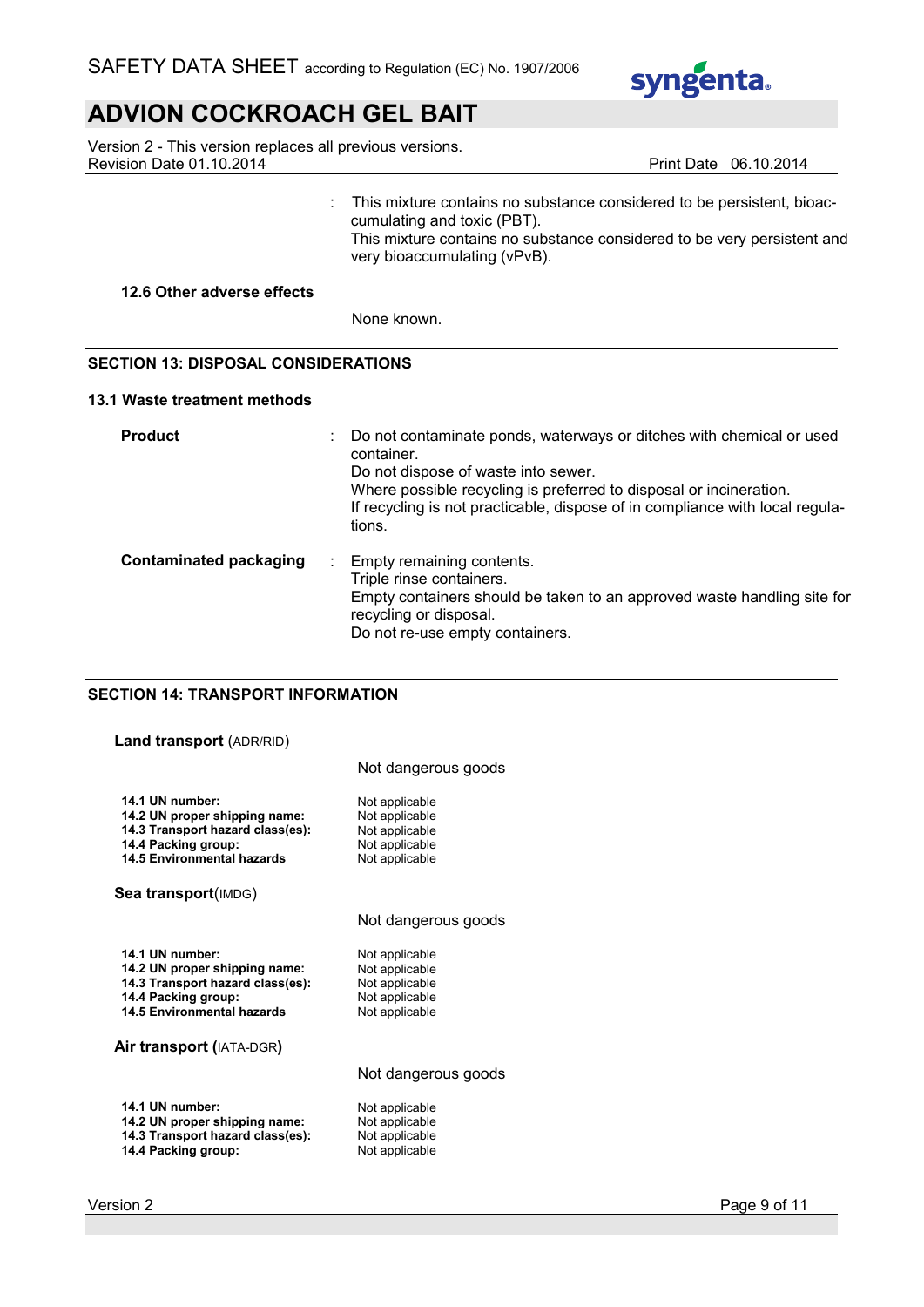

Version 2 - This version replaces all previous versions. Revision Date 01.10.2014 **Print Date 06.10.2014** Print Date 06.10.2014

### **14.6 Special precautions for user**

none

### **14.7 Transport in bulk according to Annex II of MARPOL 73/78 and the IBC Code**

Not applicable

## **SECTION 15: REGULATORY INFORMATION**

**15.1 Safety, health and environmental regulations/legislation specific for the substance or mixture**

GHS-Labelling

Hazard pictograms

| <b>HULUIU PIULUYIUIIIU</b><br>m n |  |
|-----------------------------------|--|
| .                                 |  |

| <b>Signal word</b>              |   | Warning                                                                                                                                                                                                                                              |                                                                                                                                                                                                                                                                                      |
|---------------------------------|---|------------------------------------------------------------------------------------------------------------------------------------------------------------------------------------------------------------------------------------------------------|--------------------------------------------------------------------------------------------------------------------------------------------------------------------------------------------------------------------------------------------------------------------------------------|
| <b>Hazard statements</b>        |   | $\therefore$ H317<br>H412                                                                                                                                                                                                                            | May cause an allergic skin reaction.<br>Harmful to aquatic life with long lasting effects.                                                                                                                                                                                           |
| <b>Precautionary statements</b> | ÷ | P <sub>102</sub><br>P <sub>273</sub><br>P <sub>280</sub><br>P302 + P352<br>P <sub>501</sub>                                                                                                                                                          | Keep out of reach of children.<br>Avoid release to the environment.<br>Wear protective gloves/ protective clothing/ eye<br>protection/ face protection.<br>IF ON SKIN: Wash with plenty of soap and water.<br>Dispose of contents/ container to an approved<br>waste disposal plant. |
| <b>Remarks</b>                  |   | : Classified using all GHS hazard classes and categories.<br>Where the GHS contains options, the most conservative option has<br>been chosen.<br>Regional or national implementations of GHS may not implement all<br>hazard classes and categories. |                                                                                                                                                                                                                                                                                      |

Hazardous components which must be listed on the label:

• indoxacarb

### **15.2 Chemical Safety Assessment**

A Chemical Safety Assessment is not required for this substance.

## **SECTION 16: OTHER INFORMATION**

## **Further information**

Full text of R-phrases referred to under sections 2 and 3: